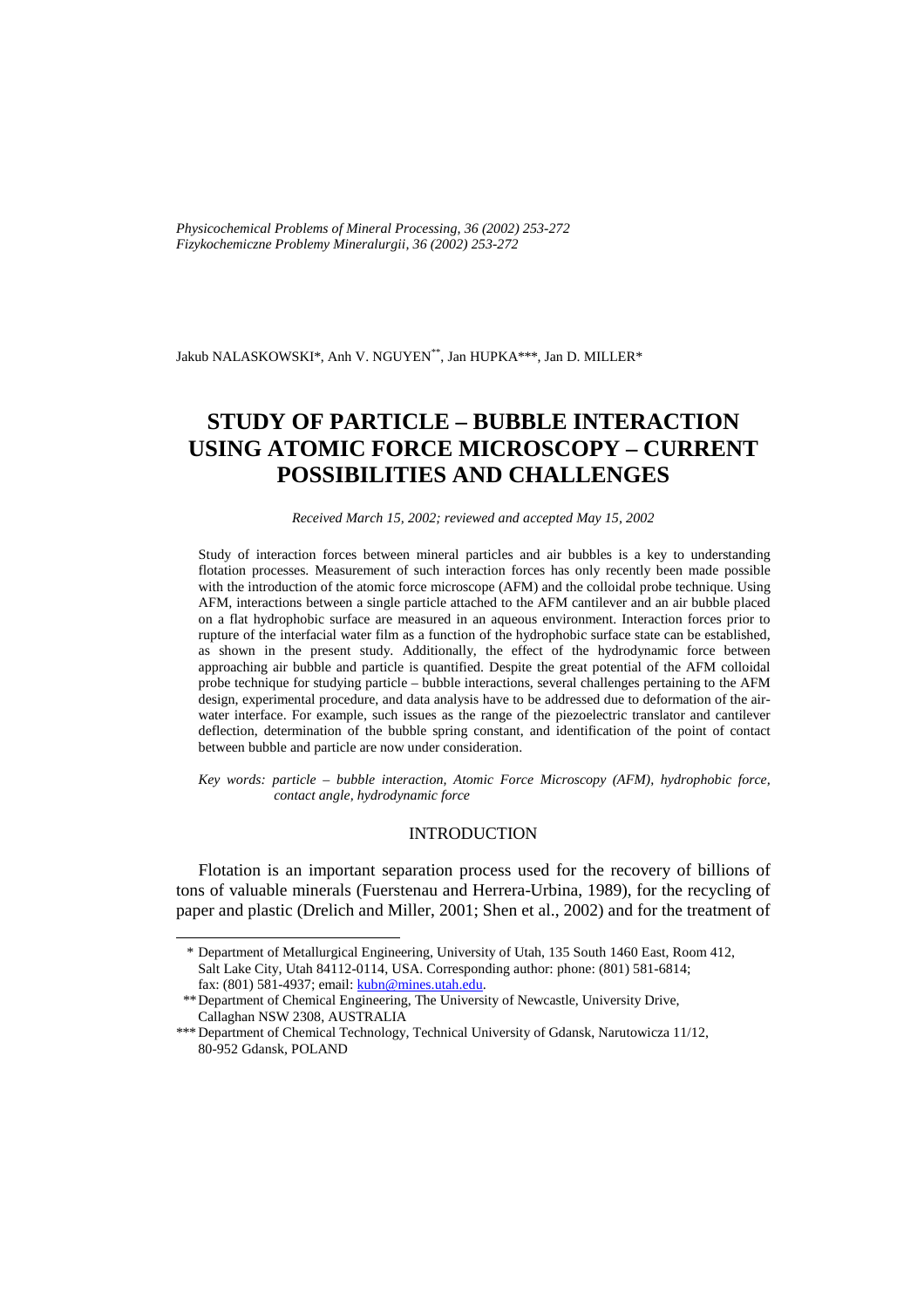wastewater (Ramirez and Johnson, 1980; Odegaard, 2001). This complex process includes many physicochemical and hydrodynamic phenomena in a dynamic system composed from solid particles, air bubbles, and aqueous solutions of various chemicals. Although many of these phenomena have been successfully studied in the past and significant practical as well as fundamental knowledge has been gained, a complete understanding is still not developed. The particle – bubble interactions, leading to attachment are a key to flotation and have received much attention (Lekki and Laskowski, 1976; Chiang, 1983; Alekseev, 1991; Luttrell and Yoon, 1992; Yoon, 1992). It has been realized that these interactions are composed from DLVO forces, non-DLVO interactions and a hydrodynamic component. (Yoon, 1992; Skvarla and Kmet, 1993; Yoon and Mao, 1996; Yoon, 2000). In this view, a significant effort has been made to characterize such interaction forces by establishing Hamaker constants for mineral particles (Lins et al., 1995), and zeta potentials for both air bubbles (Laskowski et al., 1989) and mineral particles (Drzymala and Laskowski, 1980). However, in order to account for all the components in the system the direct measurement of the interaction force between a particle and an air bubble is necessary.

Although the direct force measurements have been possible for some time using the Surface Force Apparatus (SFA) (Israelachvili and Tabor, 1972; Derjaguin et al., 1978), only development of the Atomic Force Microscope (AFM) (Binnig et al., 1986) and the colloidal probe technique (Ducker et al., 1991) has made it possible to study interaction forces between a single particle of choice and a selected surface.

Using this method a single particle with diameter from 1 to 100  $\mu$ m is attached to the AFM cantilever and is moved toward the surface using a piezoelectric translator. During this movement the deflection of the cantilever is recorded by means of a reflected laser beam which serves as an optical lever. Using this data the profile of interaction force as a function of distance between the particle and the surface is obtained. Additionally, after contact, during retraction of the cantilever from the surface, the adhesion force between particle and surface can be measured.

This setup has been successfully used in the study of interaction forces between particles and solid surfaces, particularly in systems closely related to mineral processing (Rabinovich and Yoon, 1994; Biggs and Proud, 1997; Pazhianur and Yoon, 1997; Yoon et al., 1997; Toikka et al., 1998; Yoon and Pazhianur, 1998), and many important findings pertaining to the role of hydrophobic interactions, system stability, coagulation, influence of surfactants and flocculants, etc. were established. A significant number of these research initiatives pertain to flotation. Unfortunately experimental and theoretical difficulties of measurement involving the deformable airwater interface have forced researchers to consider model, solid hydrophobic particles to represent the air bubble. Different materials have been used as a model air bubbles including silanated glass (Pazhianur and Yoon, 1997) and polyethylene (Nalaskowski et al., 1998; Drelich et al., 2000). However, this approach although giving applicable results, is far from reality. Deformation of the air-water interface during particle approach and subsequent changes in charge density and surfactant adsorption density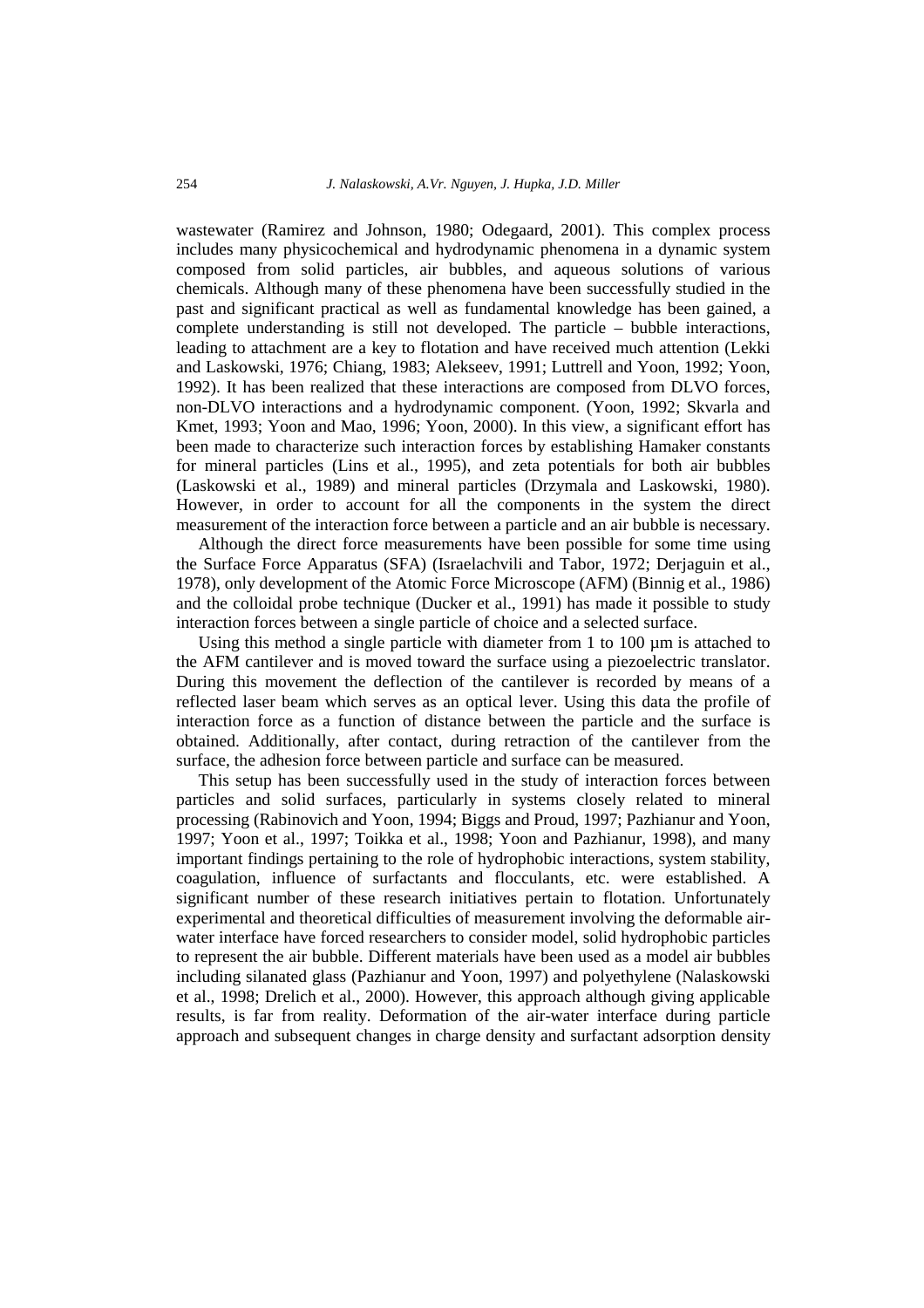cannot be reproduced with the use of solid hydrophobic particles as representation of air bubbles. Also, formation of the three-phase contact line (TPL) and the relaxation of air-water interface after attachment can only be observed when a real air-water interface is used during the experiment.

Fortunately, during the last few years significant progress has been made in this area, both with respect to instrumentation and experimental procedure. Further, advances in the theoretical analysis have been made as well. Several researchers have successfully conducted interaction force measurements between an air bubble and a solid particle using commercially available AFM systems (Ducker et al., 1994; Fielden et al., 1996), and specially designed, home-built instruments, closely related to the AFM design ((Butt, 1994; Preuss and Butt, 1998a; Preuss and Butt, 1999). Unfortunately, despite numerous significant contributions to the theoretical analysis of interaction forces between the solid particle and the deformable interface and the deformation of this interface during particle approach (Miklavcic et al., 1995; Miklavcic, 1998; Nguyen and Stechemesser, 1998; Ralston and Dukhin, 1999; Ralston et al., 1999; Nguyen et al., 2001; Nguyen and Evans, 2002), the geometry of the interface during approach must be considered during calculation of these interfacial forces. Despite some limitations, it has to be stated here, that significant progress has been made and AFM measurements can significantly contribute to the analysis of particle-bubble interactions in mineral processing science.

In this paper, examples of experimental data from the authors' research will be shown. Possibilities for the use of AFM for different studies as well as limitations of the technique will be discussed.

## EXPERIMENTAL SECTION

### MATERIALS

Glass spherical particles (Polysciences, Inc.) were carefully cleaned by subsequent sonication in acetone, methanol and RCA SC-1 cleaning solution composed of 5 vol. H<sub>2</sub>O, 1 vol. 29% NH<sub>3aq</sub>, and 1 vol. 30% H<sub>2</sub>O<sub>2</sub> at 80 °C (Kern and Puotiene, 1970), rinsed with deionized water and dried. The glass spheres, which were not cleaned with this procedure, were hydrophobic and had an estimated contact angle around 10 degrees. The liquid film between these particles and a bubble was unstable, leading to its rupture.

Spherical polyethylene (PE) particles were obtained using a procedure, which involves suspending a powder of polymeric thermoplastic materials, such as PE, in glycerol, heating the suspension above the melting point of the polymer, and then solidification of the dispersed polymeric droplets at a reduced temperature. After appropriate filtration and drying, this procedure was found not to change the surface properties of PE particles, which retained a high degree of hydrophobicity. These particles had a relatively smooth surface and were particularly useful for investigating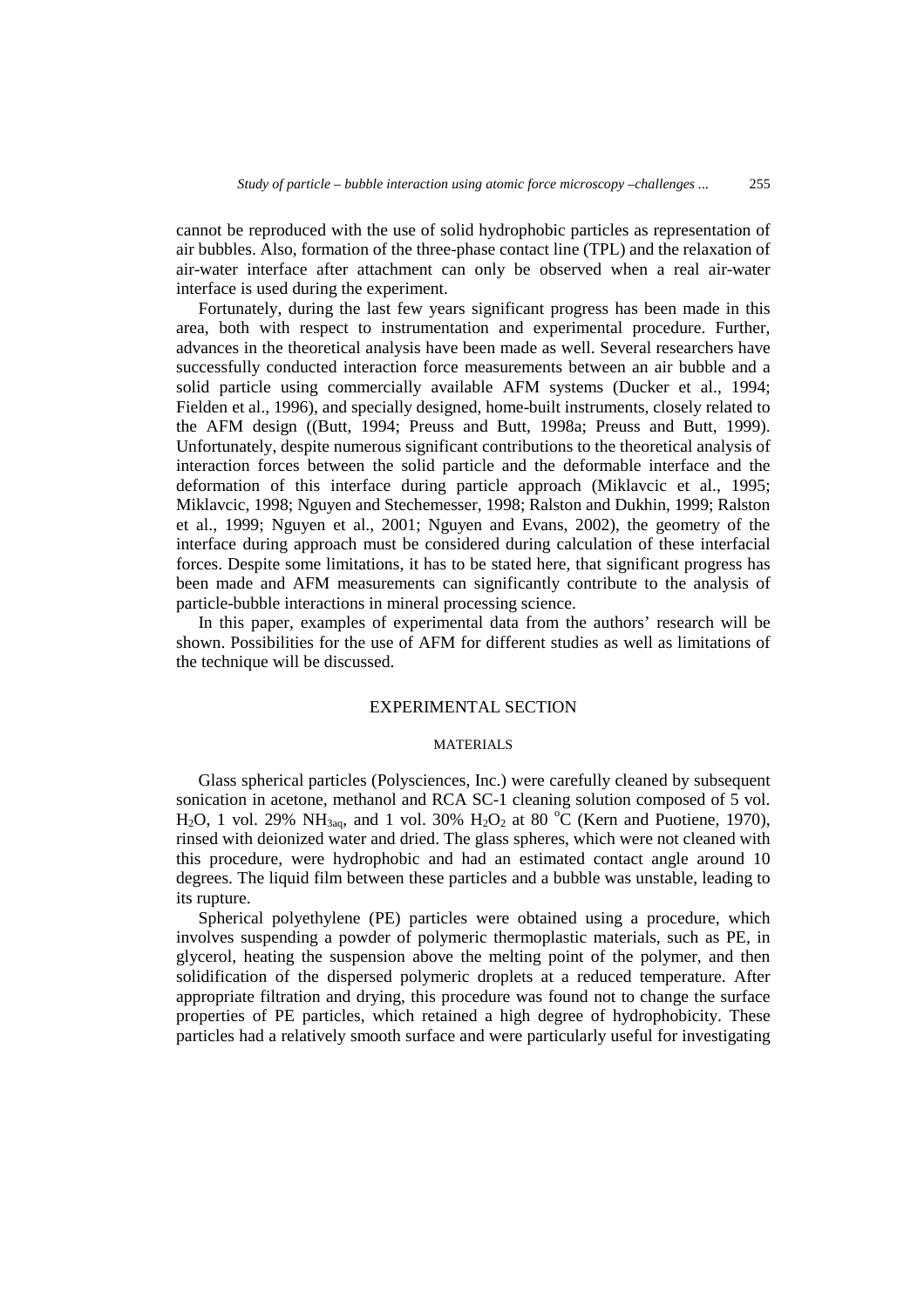interaction forces using the AFM colloidal probe technique (Nalaskowski et al., 1999a).

Other materials include: highly ordered pyrolytic graphite (HOPG – Digital Instruments, Inc.), KCl (Malinckrodt, Inc.) and deionized water (Milli-Q Millipore system).

## **METHODS**

The prepared spherical particles were glued to the AFM cantilever with a small amount of epoxy resin using a procedure described elsewhere (Ducker et al., 1991). Tipless triangular silicon nitride cantilevers having a spring constant of 0.12 N/m (Digital Instruments, Inc.) were used. The cantilever was placed under the CCD camera fitted with long distance lens giving a 500× magnification. A small amount of resin was transferred on the tip of the cantilever using a 50 µm diameter tungsten wire attached to a micromanipulator. After that, a selected sphere was picked up using a new tungsten wire and carefully placed on the cantilever using the micromanipulator. Cantilevers were ready for measurements after at least 24 hours of drying. Using this procedure, spherical particles with a diameter down to 1 μm could be precisely glued to the end of AFM cantilever, see Fig. 1.



Fig. 1. SEM photograph of a spherical particle (14 µm diameter) glued to the end of AFM cantilever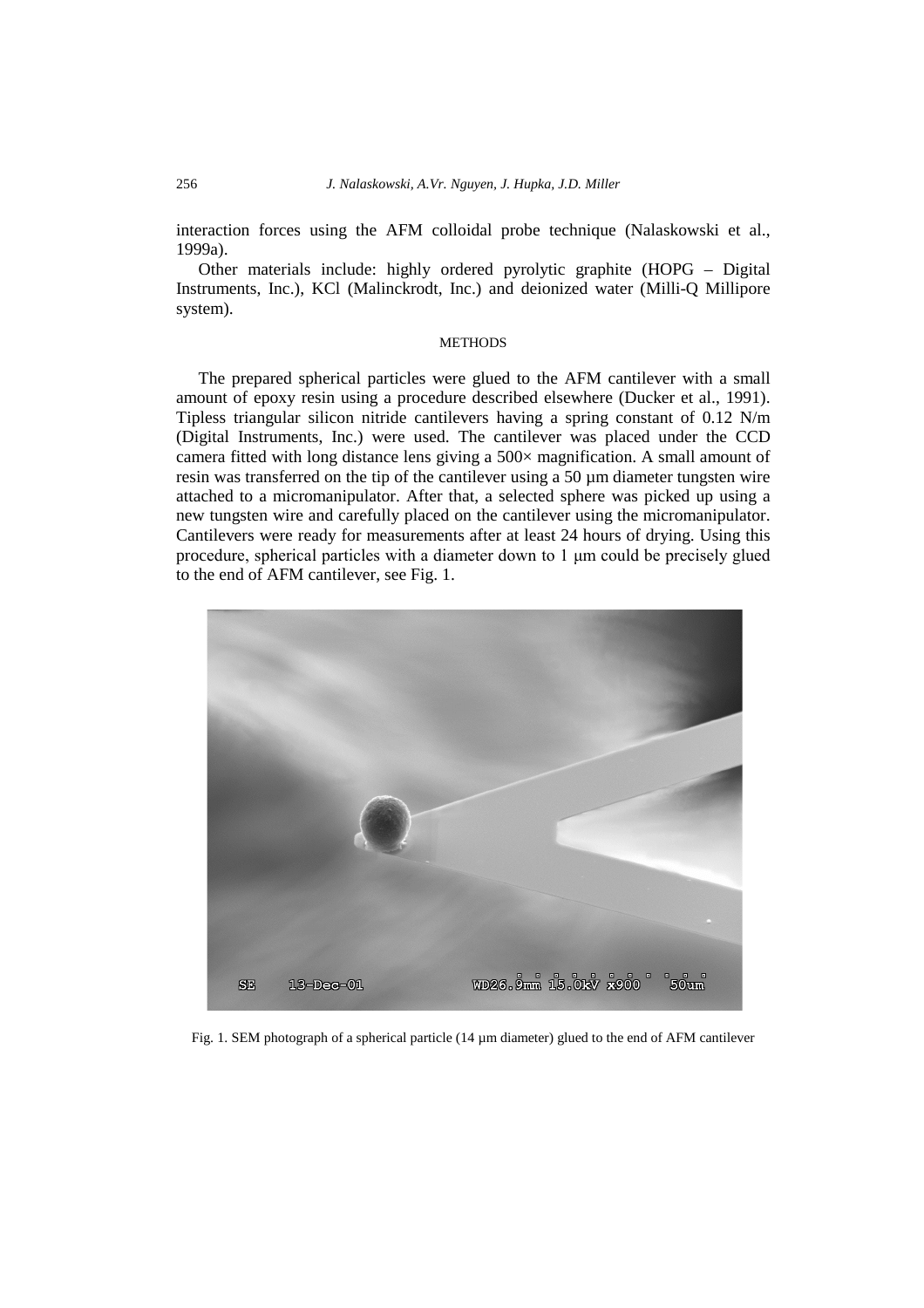

Fig. 2. Schematic of the AFM setup used for particle-bubble interaction force measurement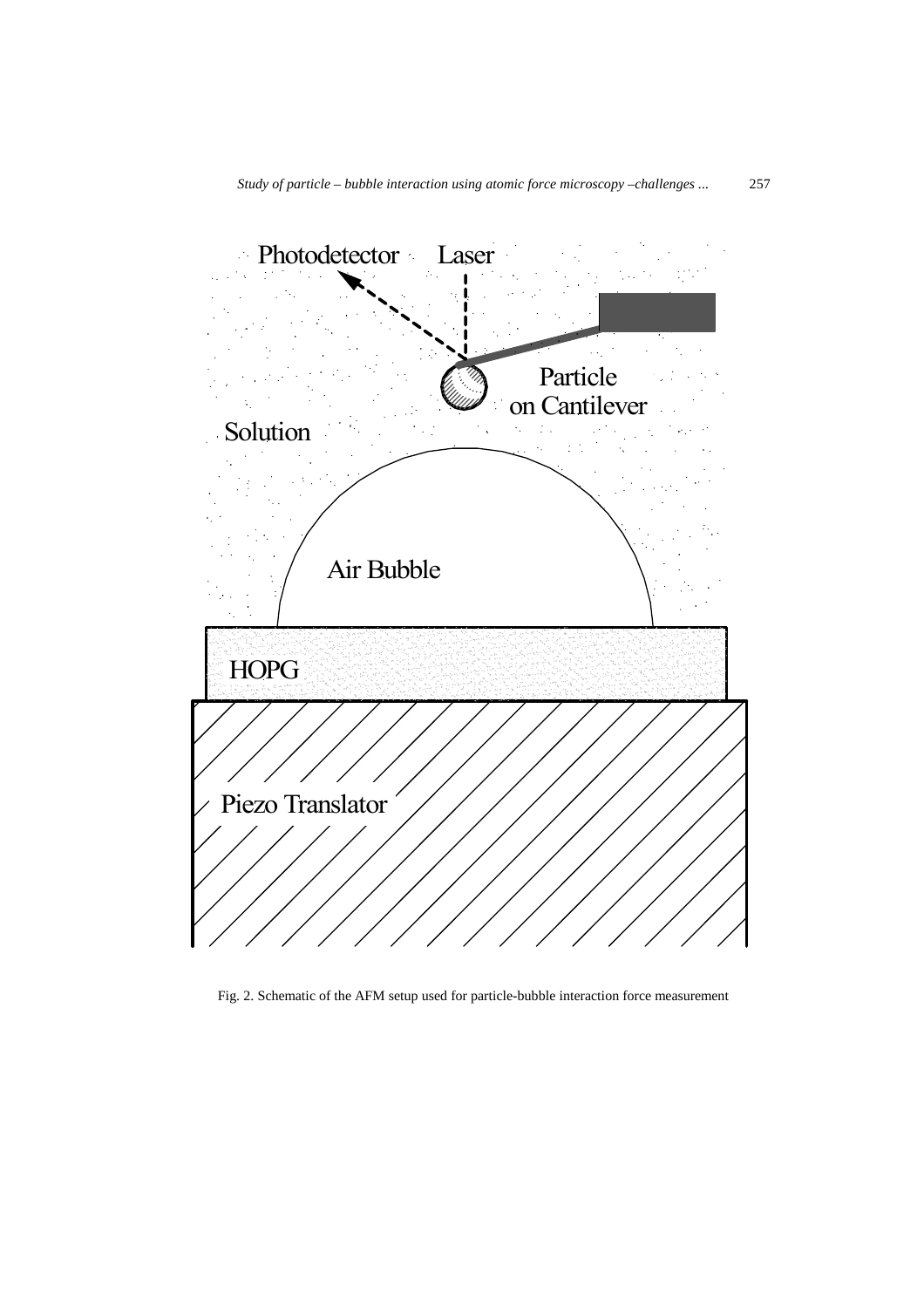A Nanoscope IIIa atomic force microscope (Digital Instruments, Inc.) equipped with a fluid cell was used for the measurements. As shown in, a laser light is focused on the back of the cantilever to detect the cantilever's deflection as it interacts with the surface beneath it. The reflected light is directed onto a split photodiode detector, which produces a voltage signal proportional to the cantilever deflection. If the spring constant is known, the deflection of the spring can be converted to force using Hooke's law. Using such a setup the force acting on the cantilever can be determined with sensitivity greater than 0.1 nN. The sample beneath cantilever is moved using a piezoelectric transducer. In the force measurements, motion in the *x* and *y* directions is disabled and the piezoelectric tube is used to move the surface in the *z* direction and the cantilever deflection is continuously measured. The approach velocity of the surface can be accurately controlled and varied over three orders of magnitude.

A silicone o-ring was placed on the surface of the HOPG and filled with 1 mM KCl solution or deionized water. A hemispherical air bubble with a diameter from 400 to 600 µm was formed on the graphite surface using a microsyringe. The air bubble attached to the hydrophobic graphite surface was stable for many hours. Such prepared sample was mounted on the top of the piezoelectric transducer of the AFM system and the prepared cantilever with attached particle in the quartz fluid cell holder was mounted above.

The particle on the cantilever was initially positioned, under optical microscope control, on the center of air bubble and roughly one micrometer above the bubble surface. Different speeds of approach were obtained by changing the scan rate of the piezoelectric translator and the cantilever deflection versus piezoelectric transducer displacement was recorded. At least 5 measurements were taken for each speed of approach. Subsequently, deflection was recalculated into force normalized with respect to particle diameter and separation distance was obtained based on constant compliance region.

## RESULTS AND DISCUSSION

Using the experimental setup previously described, many interesting and important properties of the particle-bubble system can be studied. Several possibilities are discussed below.

### PARTICLE CONTACT ANGLE AND MICROSPHERE TENSIOMETRY

Wetting properties of micrometer-size particles are important in many industrial applications including paint, plastic, pharmaceutical and mineral processing industries. Measurement of the contact angle of small particles, which is the most common way to describe wetting characteristics, is unfortunately by no means an easy task. Usually different variations of the capillary rise method are employed (Bartell and Osterhof, 1927; Diggins and Ralston, 1993; Siebold et al., 1997). In these methods particles are packed into a tube, closed at the bottom by a porous plug. The bottom of the tube is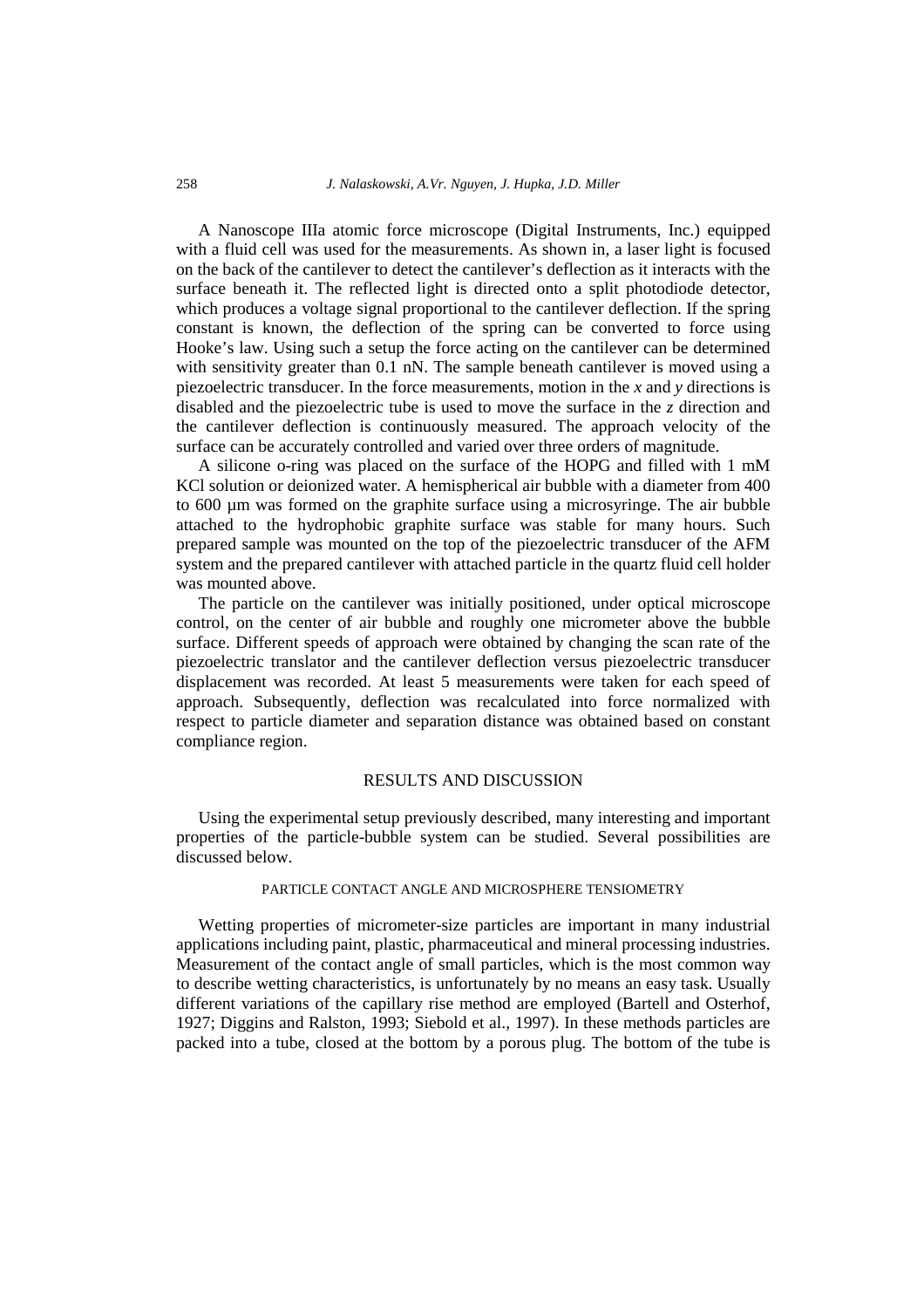immersed into the studied solution and capillary rise of the liquid through the packed bed of particles is observed. Contact angle can be obtained from the speed of the capillary rise or from the pressure necessary to stop the rise. Unfortunately this method is strongly depandant on the packing of the particle bed and it is not easy to compare results when different procedures for particle bed preparation are employed. Additionally models of the capillary rise used for the contact angle measurements are not yet clear (Siebold et al., 2000). Finally, it has to be emphasized that only the average contact angle for the whole population of particles is obtained.

AFM can be easily used for measurement of the contact angle of single particles if their geometry is close to spherical. In such a measurement the particle is glued to the cantilever and the deflection of the cantilever due to the force acting between the particle and the air bubble is recorded in function of piezo translator displacement. An example of such force curves is given on Fig 3.



Fig. 3. Cantilever deflection versus piezo displacement for three different particles interacting with an air bubble in water. (A) - hydrophilic glass particle, (B) - slightly hydrophobic glass particle, (C) highly hydrophobic PE particle. (D) denotes the distance at which particle penetrates the air bubble under the zero force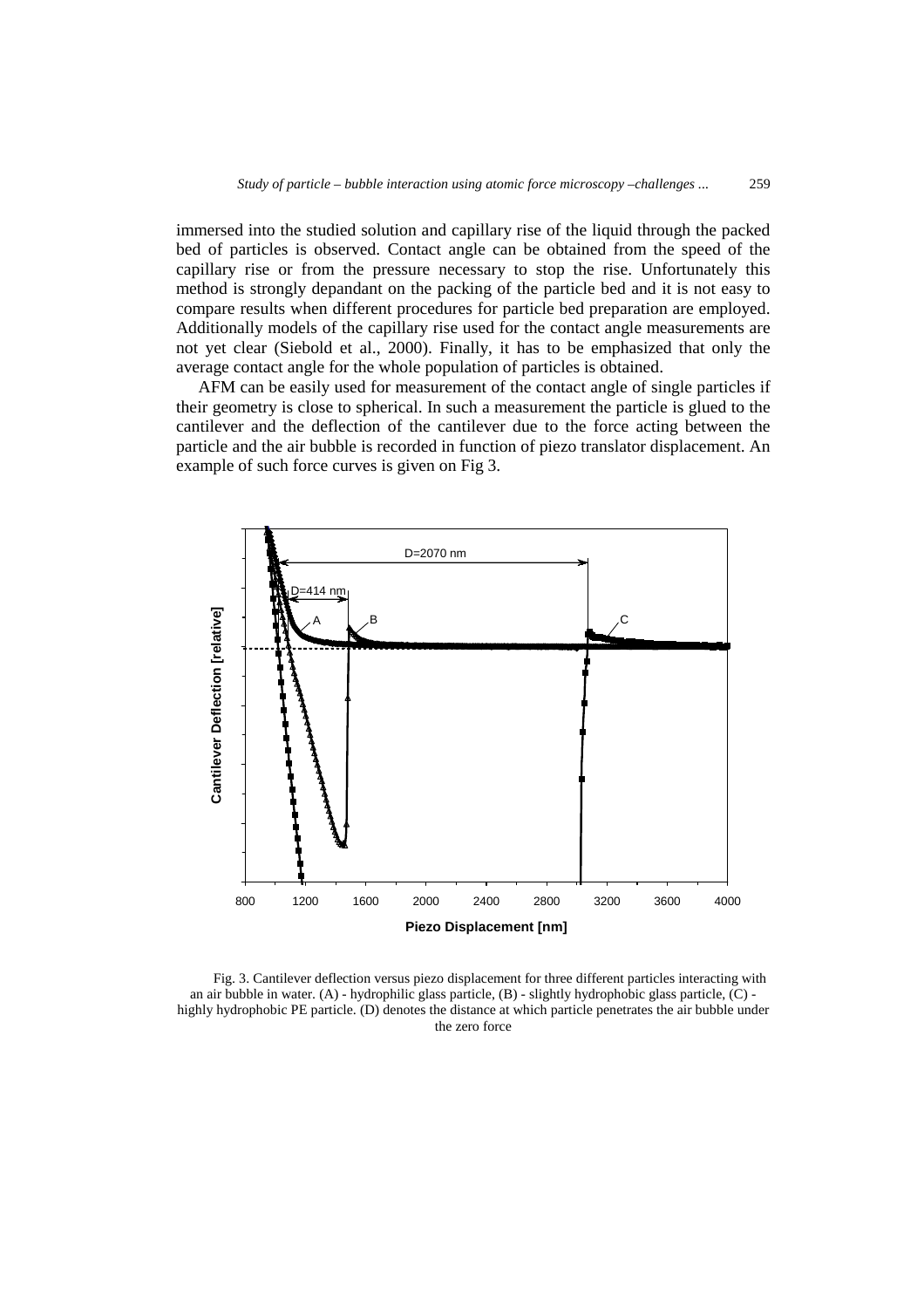Three curves for three different particles with varying wettability are shown. The curve (A) is typical for a completely hydrophilic glass particle. In this case the interfacial water film between particle and bubble is thermodynamically stable and no attachment is observed as is evident by only repulsive interactions which are a net effect of repulsive electrostatic, van der Waals and hydrodynamic forces. The curves (B) and (C) are recorded for a slightly hydrophobic glass particle (B) and strongly hydrophobic PE particle (C). In the case of these particles the water film between the interfaces is unstable and jump to contact and formation of TPL occurs. At a certain point after attachment, during the continuous approach of particle there is a point where the force curve crosses zero. At this point no force is acting on the particle. The distance D (shown on Fig. 3) is a distance of particle penetration into the air bubble.



Fig. 4. The equilibrium state of a spherical particle at the air-water interface.  $(R)$  – particle radius,  $(D)$  – distance of penetration into air bubble, (σ) – surface tension, (α) – central angle, and (θ) – contact angle

The equilibrium state of the particle at the air-water interface is shown on Fig. 4. The gravitational force acting on micrometer-size particle can be neglected and the interaction between the air bubble and particle after the jump to contact is dominated by a capillary force. For a spherical particle this force is given by: Eq. 1 (Scheludko et al., 1976)

$$
F_C = 2\pi R \sigma \sin \alpha \sin(\theta_R - \alpha)
$$
 (1)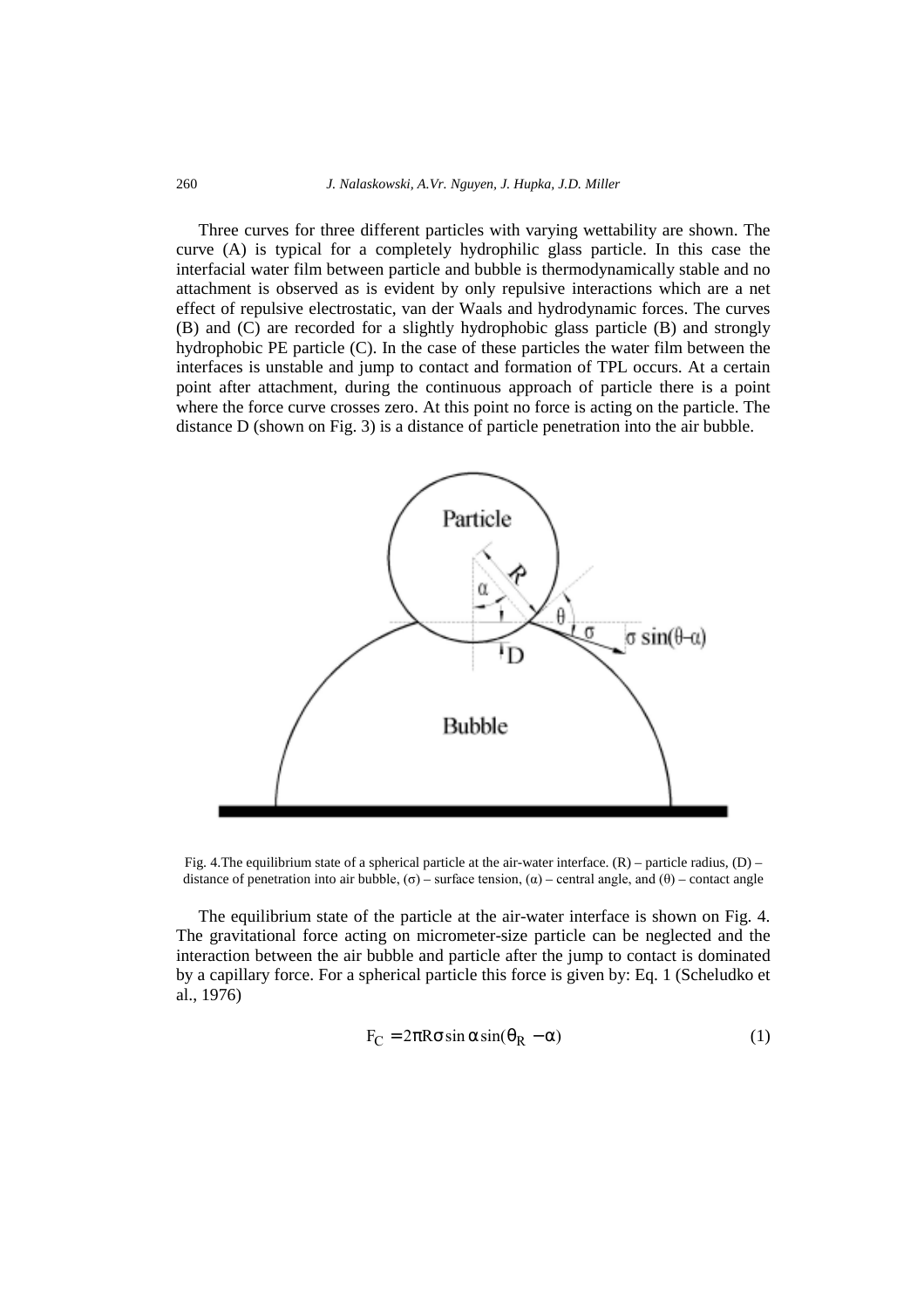where  $R$  – radius of the particle,  $\sigma$  – air-water interfacial tension,  $\alpha$  – central angle and  $\theta_R$  is the receding contact angle, since the particle is moving into the air bubble and the liquid recedes on the particle surface. By resolving the (1 with respect to the vertical component D one can obtain:

$$
\cos\hat{e}_R = \frac{R - D}{R}
$$
 Eq. (2)

Using Eg. 2 then  $\theta_R$  can be easily obtained by measuring the distance D and knowing the radius of the particle. Although the interpretation of force/radius versus separation distance is complicated and still not a satisfactorily resolved issue for measurements between a particle and a deformable surface, it is not necessary to take all these problems into account for contact angle measurements. There is even no necessity of converting the obtained deflection versus piezo displacement curves which means that even knowledge of the spring constant for the system in not necessary.

The calculated receding contact angle  $\theta_R$  for the glass particle of radius 27  $\mu$ m (curve B) was 10<sup>o</sup>, while the  $\theta_R$  for the PE particle of radius 9  $\mu$ m (curve C) was 39<sup>o</sup>. The measured value for the PE particle is smaller than  $\theta_R$  measured for similarly treated planar PE surface which was equal  $67^\circ$  (Nalaskowski et al., 1999a). This difference can be explained by considering additional work required for formation of TPL which is known as a line tension. If work is required for an increase of TPL it will result in a decrease in the contact angle (Preuss and Butt, 1998b).

In a similar way the advancing contact angle  $\theta_A$  can be measured using a water drop instead of an air bubble (Ecke et al., 1999). Although the  $\theta_A$  can also be obtained with an air bubble by measuring the pull-off force during the retracting of particle from air-water interface (Preuss and Butt, 1998b) it is usually possible only with specially designed instruments – commercial AFM systems are not able to fully record cantilever deflection during the retraction of hydrophobic particle from the bubble. By measuring the pull-off force of a spherical particle with known contact angle air-water interfacial tension can be also obtained.

## HYDROPHOBIC INTERACTIONS

The understanding of interaction forces between mineral particle and an air bubble is crucial for the understanding of the flotation process. It is widely accepted that the attachment of a particle to the bubble cannot be explained based on DLVO theory. This is because in most cases the electrostatic component is repulsive (air-water interface is negatively charged (Collins et al., 1978; Saulnier et al., 1996; Graciaa et al., 2000)) and the van der Waals interaction between particle and bubble is also repulsive (Hough and White, 1980; Nguyen et al., 2001). It is evident that an additional attractive non-DLVO force is involved. This so called long range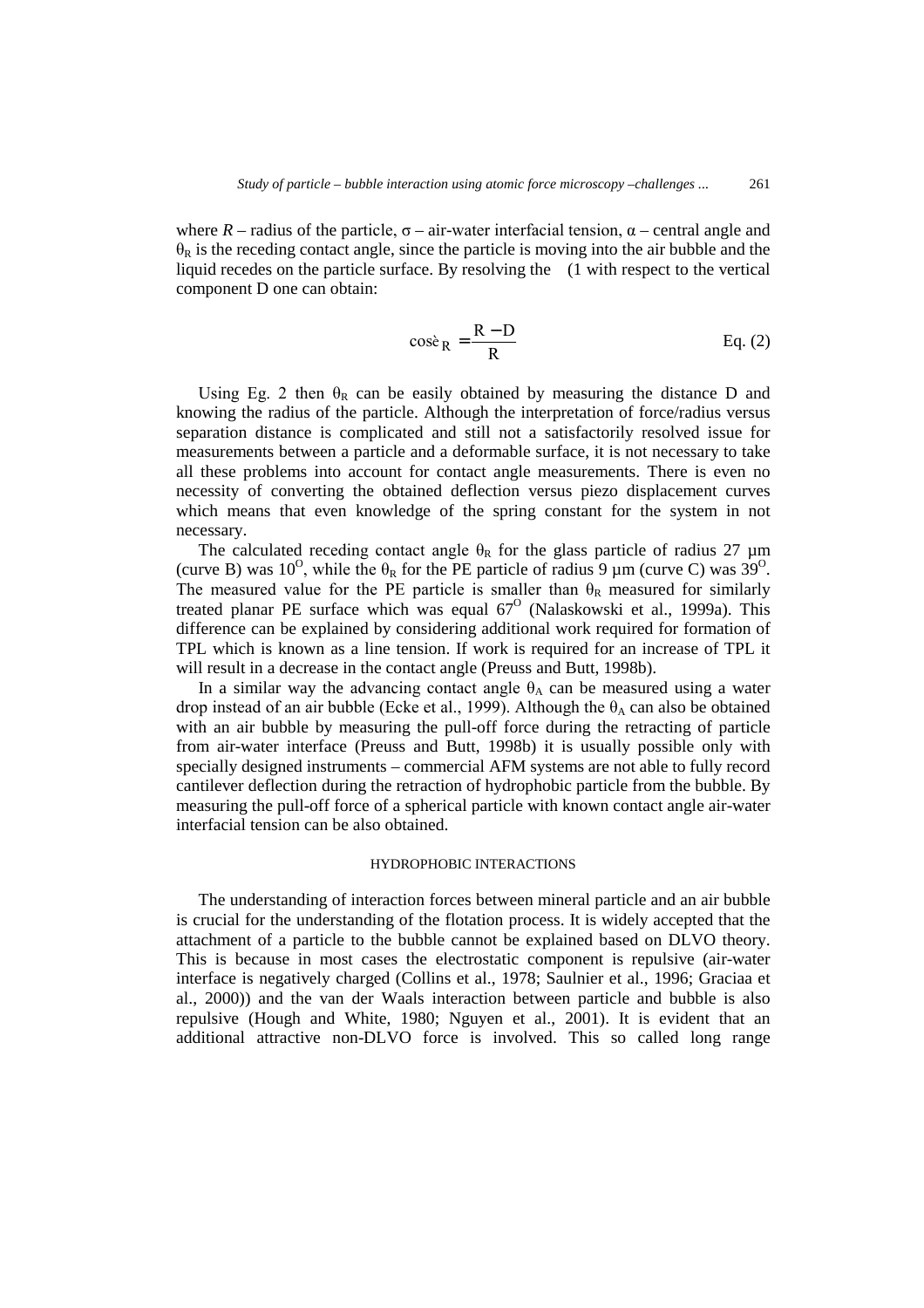hydrophobic force existing between hydrophobic surfaces has been an object of extensive study for the last 20 years (Christenson and Claesson, 2001; Skvarla, 2001). The origin and nature of these interactions is not completely clear but it is accepted that they are related to the formation of submicroscopic bubble cavities between hydrophobic surfaces an the subsequent rupture of the water film (Christenson and Claesson, 1988; Parker et al., 1994; Nalaskowski et al., 1999b; Attard, 2000; Tyrrell and Attard, 2002). Since previous research was limited only to solid surfaces it was unclear how these long range attractive forces are manifested in particle-bubble interactions. Recently such measurements has been conducted for different particles in various surfactant solutions by several researchers (Ducker et al., 1994; Preuss and Butt, 1998a). They have showed that a long-range jump to contact between particle and the bubble exists, which is a manifestation of the long-range hydrophobic forces. This jump-to-contact distance is dependent on the hydrophobicity of the particle and the presence of adsorbed surfactants at the air-water interface as well.

Unfortunately, in comparison with solid-solid interactions, the theoretical approach to the measurement involving a deformable surface is difficult and still unclear. Several important matters should be taken into consideration.

The first important difference is that since we deal with a very "soft", deformable surface of an air bubble the spring constant of the system, k, is no longer equal to the cantilever spring constant,  $k<sub>C</sub>$ , but also constitutes the spring constant of the bubble,  $k_B$ , which acts as a second spring during the interactions. The total spring constant is given by (3:

$$
\frac{1}{k} = \frac{1}{k_{\rm c}} + \frac{1}{k_{\rm B}}
$$
 (3)

The spring constant, k, can be obtained from the slope of constant compliance region of force curve – the linear part of the force curve after contact (assuming the calibration of photodetector response versus deflection of the cantilever has been performed and the deflection of cantilever is known). When the spring constant of the cantilever is measured using one of the known methods (Cleveland et al., 1993; Sader et al., 1995; Maeda and Senden, 2000) the bubble spring constant can be determined from (3. The spring constant of an air bubble of diameter 500 µm in water was found to be  $k_B = 0.065$  N/m (Ducker et al., 1994). It has to be noted that this value is smaller than many of the commercially available cantilevers which means that the air bubble will deflect more than the cantilever itself. Additionally this spring constant is dependent on bubble size (smaller bubble – larger  $k_B$ ) and on the adsorption of surfactants on the air-water interface. Moreover, the assumption is usually made that  $k_B$  is constant during the approach and is not dependent on the interaction forces exerted at the interface due to the presence of the particle in the vicinity. The validity of this assumption is by no means obvious.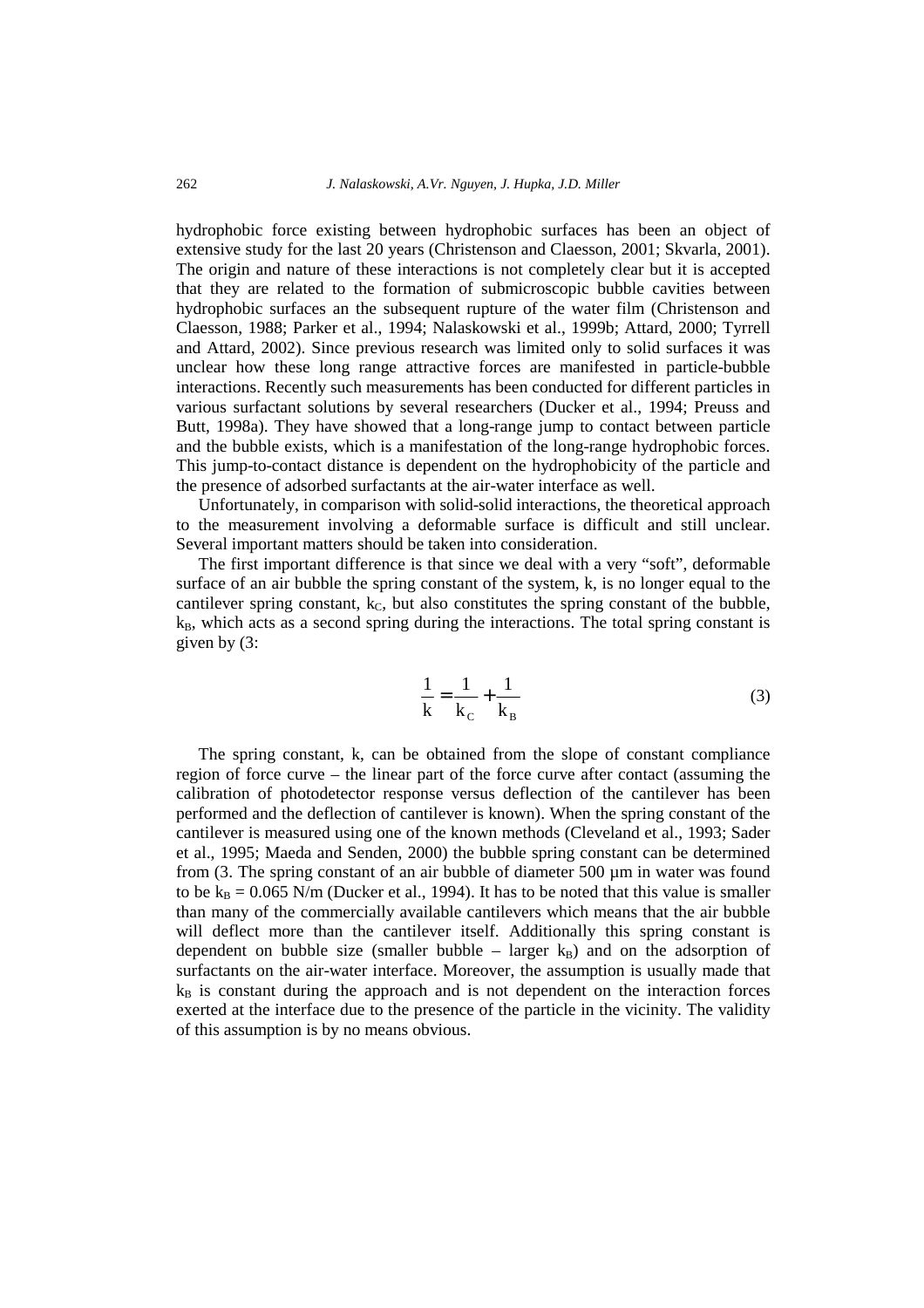The second important difference between bubble-particle measurements and particle-solid surface measurements is the uncertainty of the real separation distance between the particle and bubble. This is related to the low spring constant of the bubble and contribution of the bubble to the deflection. Such a problem can be relatively easily addressed in the case of fully hydrophilic particles as shown in Fig. 5.



Fig. 5. Schematic of the relative positions of a particle and a bubble with surface deformation. ( $D_0$ , D) – initial and real separation distance,  $(y_0, y)$  – initial and real height of the air bubble, (z) – piezo displacement, (d) – cantilever deflection

The deflection of the cantilever, d, can be converted to force using Hooke's law:

$$
F = k_C d \tag{4}
$$

If the bubble behaves like a linear spring with a spring constant  $k_B$ , we can also obtain:

$$
F = k_B (y_0 - y) \tag{5}
$$

where  $y_0$  and  $y$  are the initial and actual heights of the bubble surface at the apex. Solving (4 and Eq. 5 gives:

$$
y_o - y = d \frac{k_c}{k_B}
$$
 (6)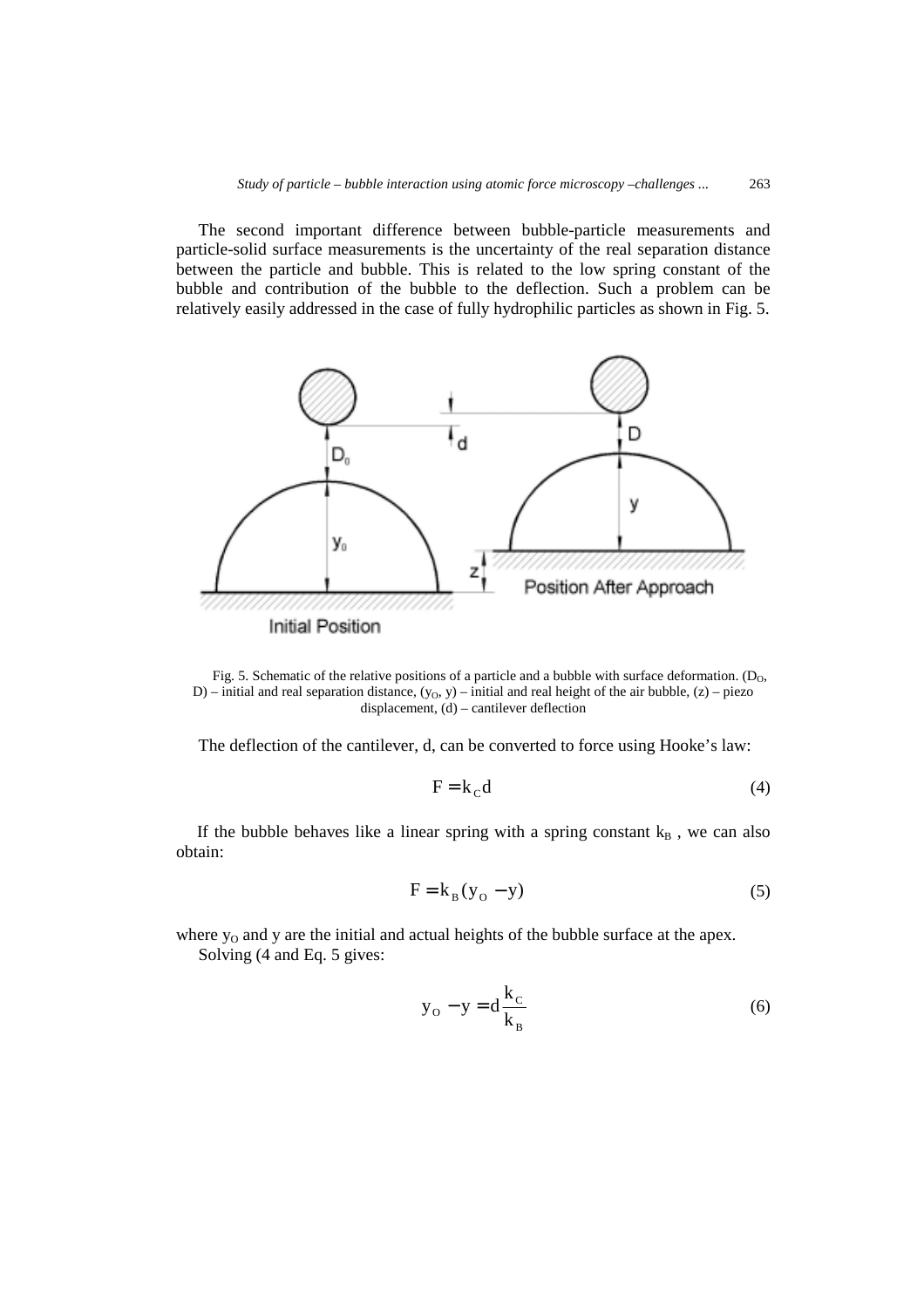The distance balance yields:

$$
D + y + z = D_0 + y_0 + d \tag{7}
$$

In this equation, z is the position of the piezoelectric stage, which is experimentally determined from the applied voltage independently of the cantilever deflection, d, and the actual deformation, y, of the gas-liquid interface, the relative value of which is described by (6. The solution to (6 and (7 for the actual separation distance, D, gives:

$$
D = d \left( 1 + \frac{k_C}{k_B} \right) - z + D_O \tag{8}
$$

This equation is central to the conversion of the experimentally available data of the cantilever deflection, d, and the position, z, of the piezoelectric stage to the actual separation distance, D, between surfaces.

The initial separation distance,  $D_0$ , is usually not known precisely, but it can be eliminated from the conversion considering the "molecular" contact regime between surfaces. In this "hard sphere" interaction, the separation distance D is very small, and we can set-off the value of 0 for this distance (for solid surfaces, this value is about 0.2 nm). However, for generality we describe the separation distance in the contact regime by  $D_C$  and obtain from (8:

$$
D_{C} = d_{C} \left( 1 + \frac{k_{C}}{k_{B}} \right) - z_{C} + D_{O}
$$
 (9)

Eliminating  $D_0$  from (8 and (9 gives:

$$
D = D_C + (d - d_C) \left( 1 + \frac{k_C}{k_B} \right) - (z - z_C)
$$
 (10)

This equation allows the actual separation distance to be determined from the measured variables d,  $d<sub>C</sub>$ , z and  $z<sub>C</sub>$ .

However, other types of deformation at the air-water interface also can be possible as schematically shown on Fig. 6. Electrostatic and hydrodynamic repulsion may cause formation of a dimple on the surface, while attractive hydrophobic forces may cause formation of a bulge and finally TPL and neck formation. In this last case the particle will additionally penetrate the air bubble depending on the hydrophobicity as explained in the previous part of this paper. Furthermore, the presence of interfacial forces may change the spring constant of the bubble which may become distance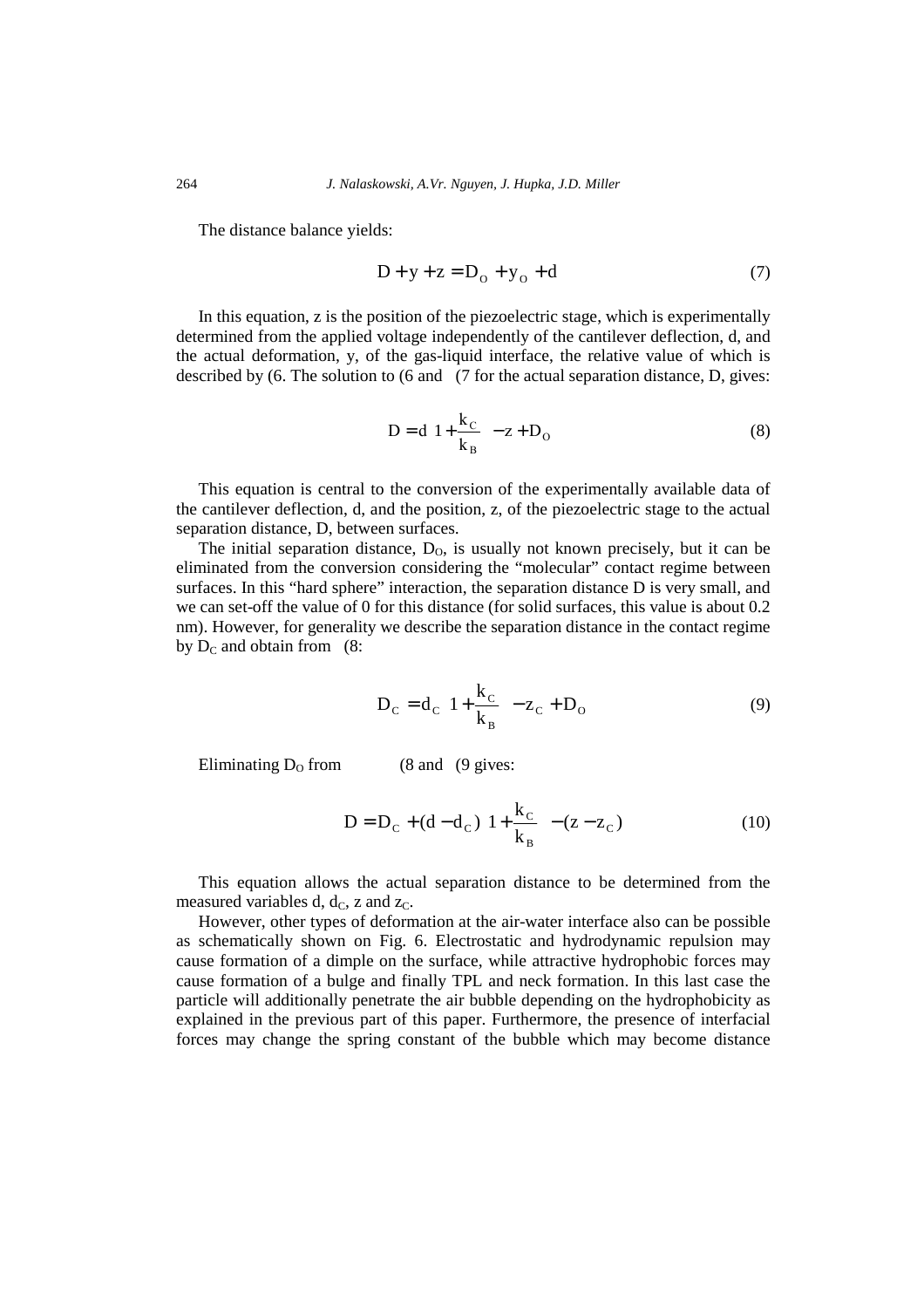dependant. More detailed approaches to the problem of the surface deformation accounting for the presence of interaction forces are also available (Parker and Attard, 1992; Miklavcic et al., 1995; Miklavcic, 1998; Nguyen and Stechemesser, 1998).They are difficult to apply in practical systems and do not take into account many important factors like the presence of non-DLVO interaction forces, especially hydrophobic attraction.



Fig.6. Schematic for the possible deformations of the bubble surface. (A) - particle far from bubble - no deformation; (B) - hydrophilic particle - dimple formation; (C) - hydrophobic particle - bulge formation; (D) - hydrophobic particle closer to the surface – formation of neck and TPL

Nevertheless, the AFM can successfully be used for the study of bubble-particle interactions. For example, the effect of particle hydrophobicity (natural, rendered by the silanization or the adsorption of surfactants) on the particle attachment can be studied (Butt, 1994; Ducker et al., 1994; Preuss and Butt, 1998a; Preuss and Butt, 1999). An example of such a study is shown on Fig. 7. It can be seen that in the case of a hydrophilic particle the water film between the particle and bubble is stable and only repulsive forces are observed, which involve at least three repulsive components: electric double layer, van der Waals and hydrodynamic forces. Hydrophobic particles jump to contact at a given distance and the TPL is formed. It can be seen that for strongly hydrophobic particle the jump-to-contact distance is much greater than that for a weakly hydrophobic particle. However it has to be noted that the separation distance is only relative here. The particles, after jump to contact, penetrate the airwater interface for a certain distance dependent on the particle hydrophobicity. Additionally, when the particle approaches, the air-water interface deforms due to the surface forces which are also dependent on particle surface chemistry. This problem cannot be resolved without measurement of real particle-bubble separation distance using an independent method (e.g. interferometry).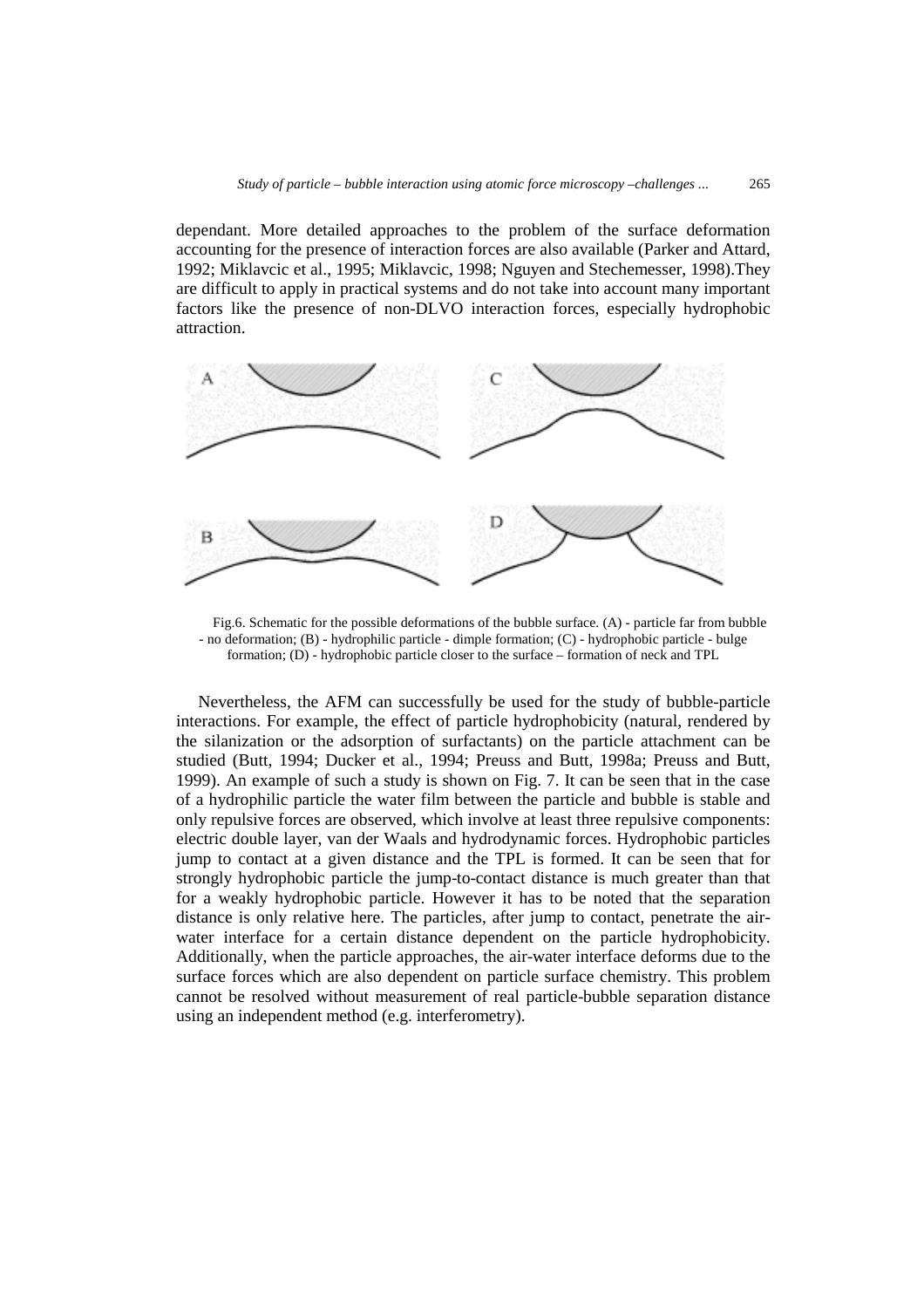

Fig. 7. Interaction forces between air bubble surface in water and spherical particles of different hydrophobicity. (A) - hydrophilic particle  $\theta_R = 0^{\circ}$ ; (B) - slightly hydrophobic particle  $\theta_R = 10^{\circ}$ ; (C) strongly hydrophobic particle  $\theta_R = 39^\circ$ 

#### HYDRODYNAMIC FORCES

Another important force which has to be considered in the flotation process is the hydrodynamic force during the bubble-particle approach. These forces were of great interest in previous studies (Pugh et al., 1994; Dai et al., 1998; Nguyen, 1999; Ralston et al., 1999; Yoon, 2000). The AFM can be used for the study of hydrodynamic interactions between a mineral particle and an air bubble.

Typically, the force measurements are carried out with a very low speed of the piezoelectric translator such that the dynamic phenomena of the system can be ignored and the static analysis of the force curve can be applied. It is interesting to note that commercially available AFM systems are capable of operating in the highly dynamic regime. Therefore, a speed of the piezoelectric translator on the order of tens to hundreds of microns per second can easily be achieved. By changing the speed of piezoelectric translator the hydrodynamic component of the interaction force between a spherical particle and a solid surface can be measured (Craig and Neto, 2001). Using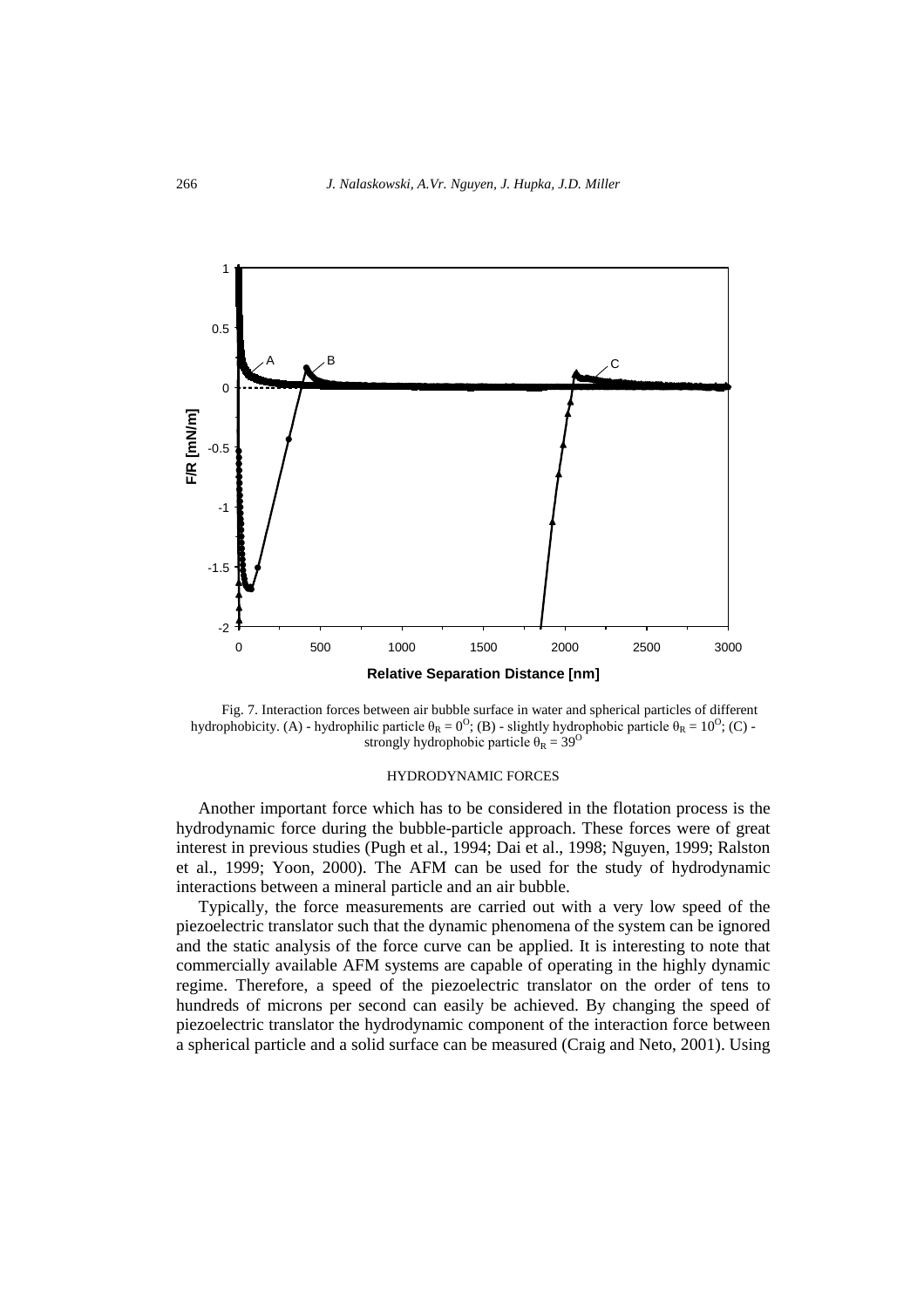a similar approach, the dynamic interaction between a bubble and a particle, which is close to the interactions expected in the flotation of mineral particles, can also be studied.



Fig. 8. Interaction force between hydrophilic glass particle and air bubble in  $1\times10^{-3}$  M KCl solution as a function of approach speed. Continuous line (at  $0.6 \mu m/s$ ) indicates theoretical DLVO repulsion for constant charge model (A=-1.0×10<sup>-20</sup> J,  $\Psi_B$ =-15 mV,  $\Psi_p$ =-60 mV), dotted lines indicate theoretical hydrodynamic forces

The force curves recorded between hydrophilic glass particle  $(27 \mu m)$  radius) and an air bubble in  $1\times10^{-3}$  M KCl solution are shown in Fig. 8 as a function of approach speed. Only repulsive forces were found in this system. The range and magnitude of the force increase significantly with an increase in approach speed. The experimental values were fitted to DLVO theory using the constant charge model (Israelachvili, 1991):

$$
F_{\text{DLVO}}/R = \frac{4\pi\sigma_B\sigma_P}{\epsilon\epsilon_0\kappa}e^{-\kappa D} - \frac{A}{6D^2}
$$
 (11)

where  $\sigma_B$ ,  $\sigma_P$  indicate the surface charge of bubble and particle, accordingly, calculated using the Graham equation (Israelachvili, 1991):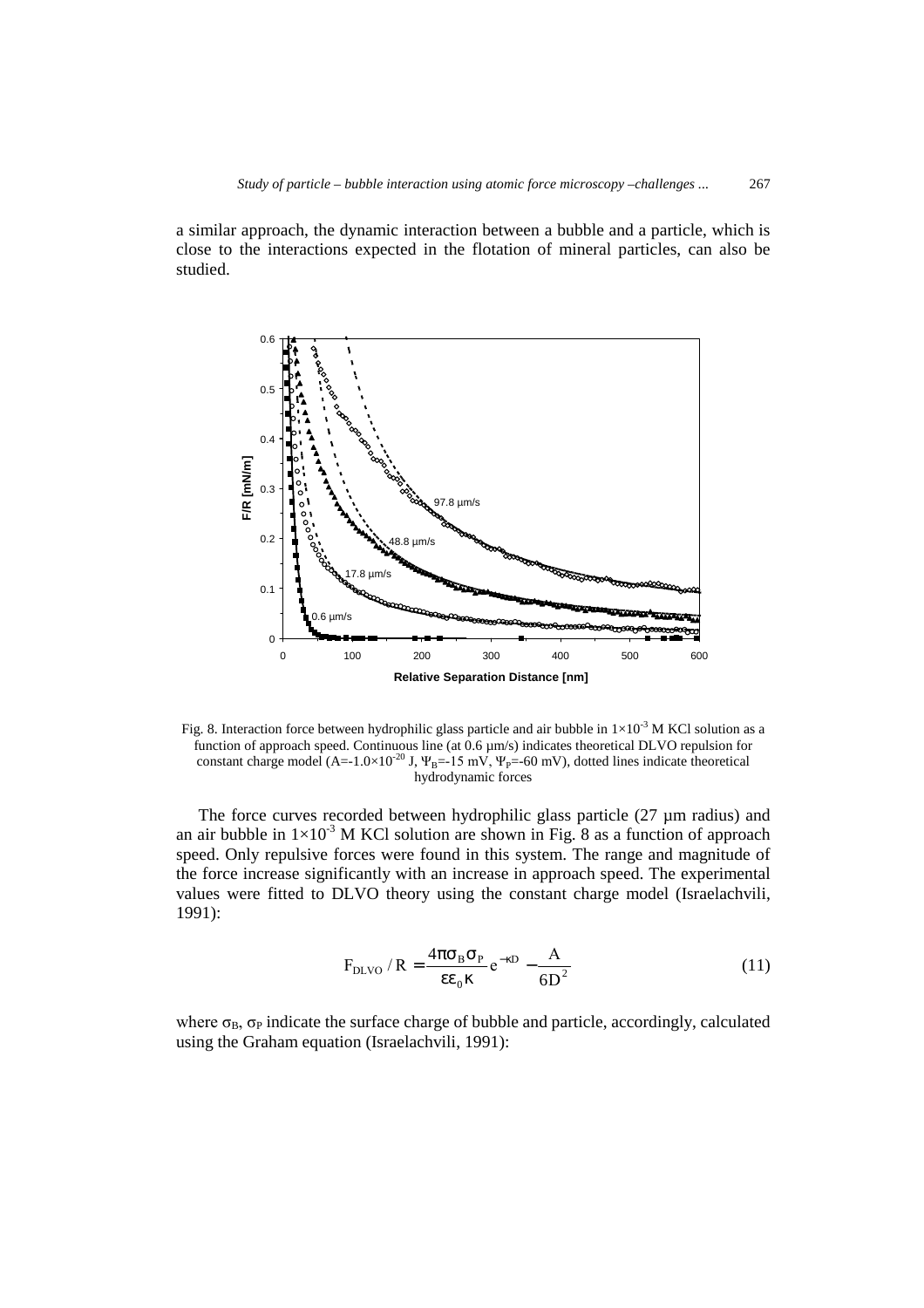$$
\sigma = 0.117 [KCl]^{0.5} \sinh(\Psi/51.4)
$$
 (12)

Other symbols indicate: ε – dielectric constant of medium,  $ε_0$  – the permittivity of free space,  $\kappa$  – reverse Debye length, A – Hamaker constant, D – separation distance and  $\Psi$  – surface potential.

Previous work has shown that a potential for the air bubble of  $\Psi_B=15$  mV (Usui et al., 1981), and a surface potential for silica of  $\Psi_{P}$ =-60 mV (Ducker et al., 1991) can be used. A nonretarded Hamaker constant  $A = -1.0 \times 10^{-20}$  J, calculated theoretically for silica/water/air system (Hough and White, 1980) was used in these calculations. Because of the uncertainty in the separation distance and zero separation value due to possible deformation, calculated values were shifted to correspond to those with relative zero separation distance.

The hydrodynamic force was calculated using the simplified Brenner's equation (Horn et al., 2000), which can be used when the separation distance between a sphere and the wall is much smaller than radius of the sphere:

$$
F_{HYDR} / R = 6\pi \eta U \frac{R}{D}
$$
 (13)

where η is viscosity and U is the approach velocity.

It has to be noted that a very simplistic approach was used here – no deformation analysis was employed and the surfaces were treated as nondeformable and planar (in view of the fact that the diameter of the air bubble is orders of magnitude greater than the diameter of the particle). Nevertheless, the calculated results agree quite well with measured values. For higher approach speeds the hydrodynamic component of the repulsive force is predominant over the DLVO surface forces as can be concluded from the comparison with the force curve obtained for a low speed of approach (0.6 µm/s). Theoretical hydrodynamic forces, calculated using (13, show agreement with experimental data for larger separation distances, while deviate significantly at shorter distance. This may be related to the deformation of air-water interface due to the surface forces at closer separation distances.

In a similar way the hydrodynamic forces between hydrophobic particles and an air bubble can be studied. They have also repulsive character and strongly affect jump-tocontact distance and formation of TPL as it has been experimentally observed (Nguyen et al., 2002).

# **CONCLUSIONS**

The AFM can be used as a valuable tool for investigating particle-bubble interactions in mineral processing science. Despite many limitations with respect to the theoretical analysis of experimental data, important information about the particlebubble system can be obtained, including contact angle for a single particle, surface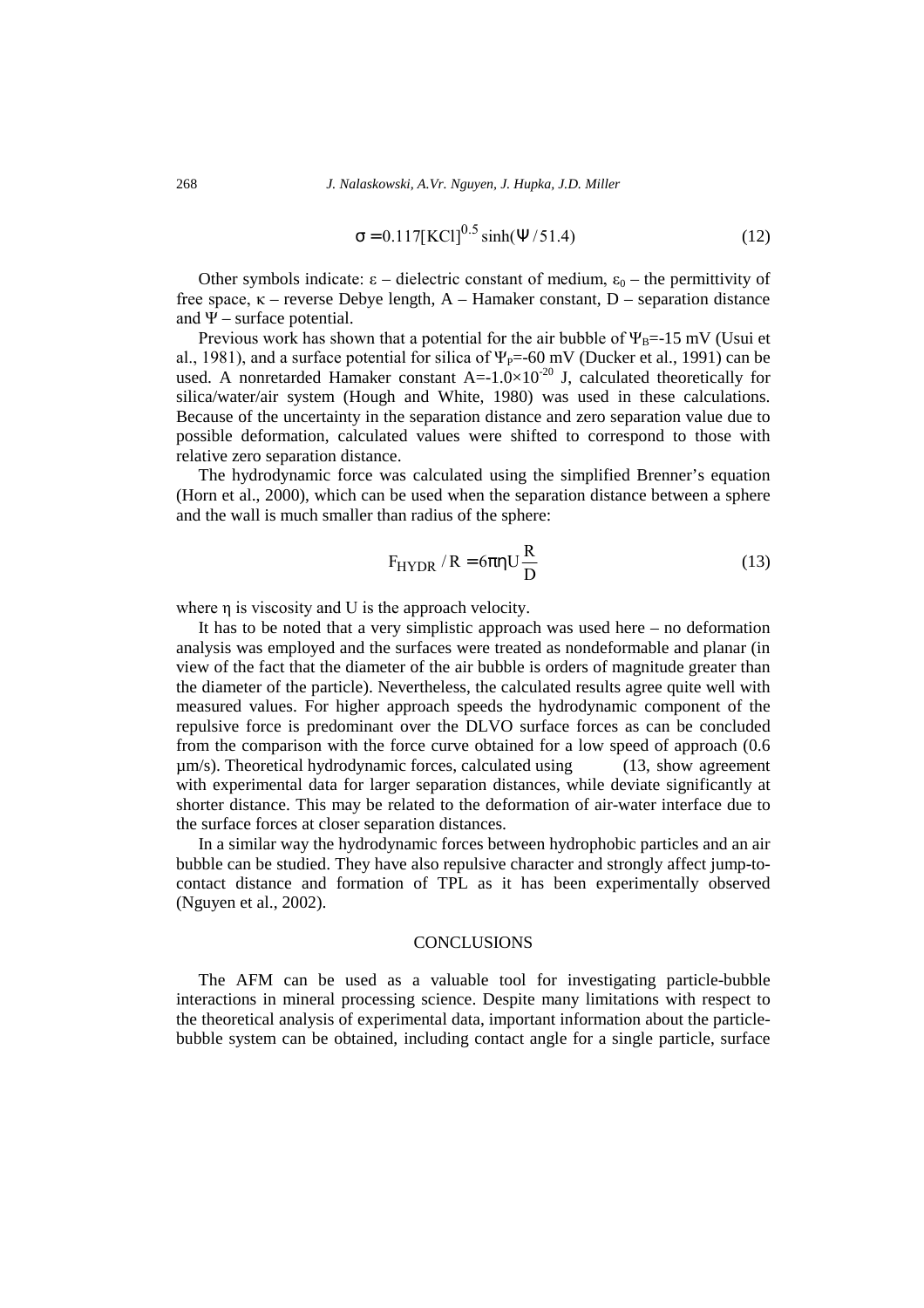forces, and hydrodynamic forces. However in order to facilitate further progress in this area, important issues regarding the geometry of the system, particularly the real separation distance due to deformation, and the existence of strong hydrophobic interactions leading to formation of the TPL have to be addressed. Limitations of commercial AFM systems as a tool for particle-bubble interaction studies should also be recognized. These limitations include: short vertical distance of the piezo translators unable in most cases to fully retract the particle from the bubble after attachment, nonlinearity of the scanner, and small range/nonlinearity of position sensitive photodetector. It was evident that the commercial AFM system is not specifically designed for the study of particle-bubble interactions, which prevents measurement of the stability of particle-bubble attachment and simple measurement of the advancing contact angle, and finally results in a higher degree of uncertainty when compared with measurements between solid surfaces. In order to fully utilize the potential of AFM for studies of particle-bubble interactions, a specially designed instrument is recommended, based on the AFM design, as described in the literature (Butt, 1994). Further improvement of such designs by including an interferometer coupled with a high speed video camera for the measurement of separation distance and surface geometry will provide for further advances in the study of particle-bubble interactions.

## ACKNOWLEDGMENTS

Financial support provided by the Department of Energy, Basic Science Division Grant No. DE-FG-03-93ER14315 (J.N. and J.D.M) and the Australian Academy of Science, the Australian Research Council and the Research Management Committee of the University of Newcastle (A.V.N.) is gratefully acknowledged.

#### **REFERENCES**

- ALEKSEEV V.N., 1991, *Forces acting between a bubble and solid particles in a sound field*, Akust. Zh. 37, 597-604.
- ATTARD P., 2000, *Thermodynamic Analysis of Bridging Bubbles and a Quantitative Comparison with the Measured Hydrophobic Attraction*, Langmuir 16, 4455-4466.
- BARTELL F.E.,OSTERHOF H.J., 1927, *Determination of the wettability of a solid by a liquid*, Ind. Eng. Chem. 19, 1277-1280.
- BIGGS S.,PROUD A.D., 1997, *Forces between Silica Surfaces in Aqueous Solutions of a Weak Polyelectrolyte*, Langmuir 13, 7202-7210.
- BINNIG G., QUATE C.,GERBER C., 1986, *Atomic force microscope*, Phys. Rev. Lett. 56, 930-933.
- BUTT H.-J., 1994, *A technique for measuring the force between a colloidal particle in water and a bubble*, J. Colloid Interface Sci. 166, 109-117.
- CHIANG K.J.P., 1983, *Electrokinetics, particle diffusion, and particle-bubble interaction in the flotation process*. In *Lehigh Univ.,Bethlehem,PA,USA. FIELD URL:*, *pp*. 326 pp.
- CHRISTENSON H.K.,CLAESSON P.M., 1988, *Cavitation and the interaction between macroscopic hydrophobic surfaces*, Science (Washington, D. C., 1883-) 239, 390-392.
- CHRISTENSON H.K.,CLAESSON P.M., 2001, *Direct measurements of the force between hydrophobic surfaces in water*, Advances in Colloid and Interface Science 91, 391-436.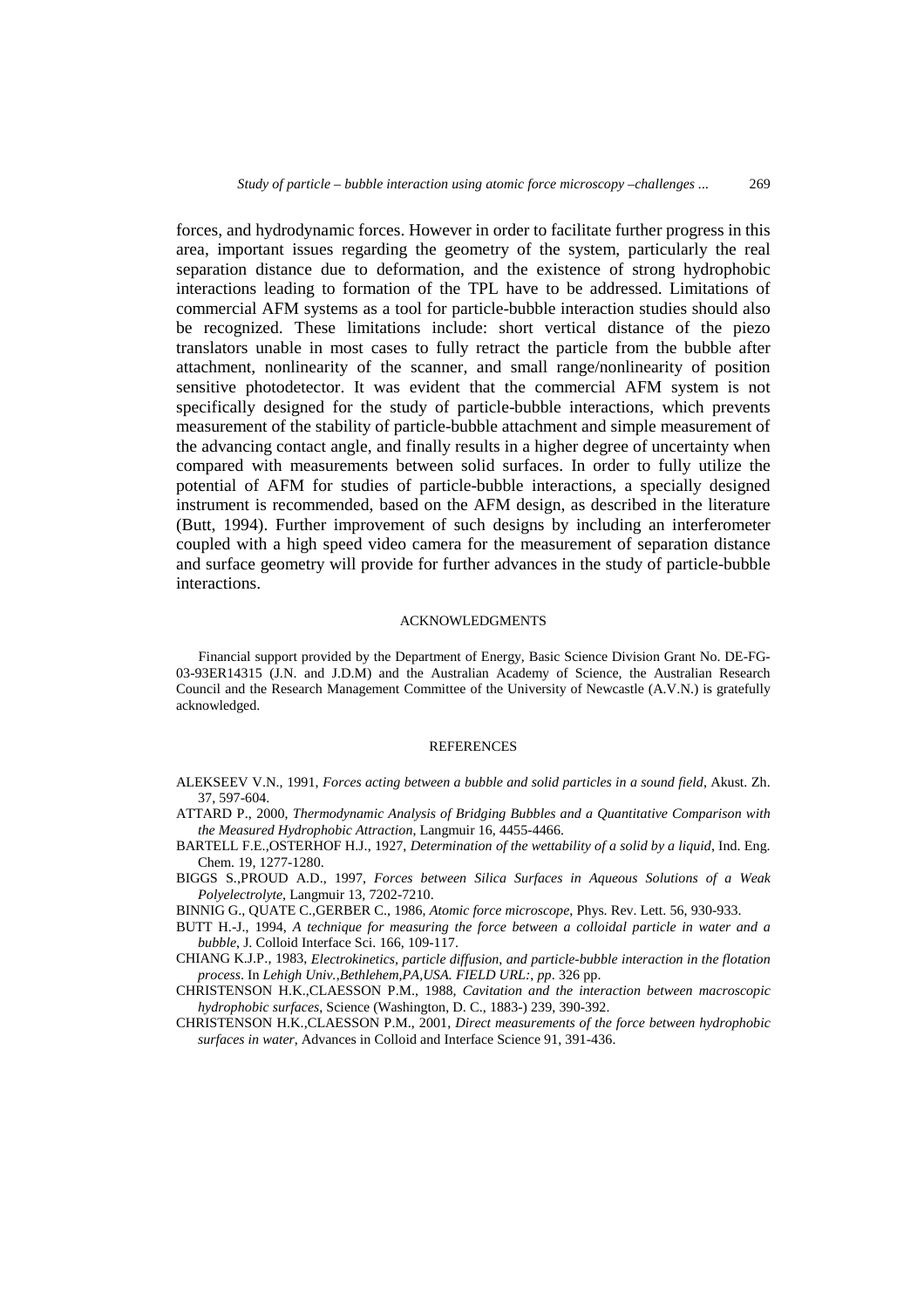- CLEVELAND J.P., MANNE S., BOCEK D.,HANSMA P.K., 1993, *A nondestructive method for determining the spring constant of cantilevers for scanning force microscopy*, Rev. Sci. Instrum. 64, 403-405.
- COLLINS G.L., MOTARJEMI M.,JAMESON G.J., 1978, *A method for measuring the charge on small gas bubbles*, J. Colloid Interface Sci. 63, 69-75.
- CRAIG V.S.J.,NETO C., 2001, *In Situ Calibration of Colloid Probe Cantilevers in Force Microscopy: Hydrodynamic Drag on a Sphere Approaching a Wall*, Langmuir 17, 6018-6022.
- DAI Z., DUKHIN S., FORNASIERO D.,RALSTON J., 1998, *The inertial hydrodynamic interaction of particles and rising bubbles with mobile surfaces*, J. Colloid Interface Sci. 197, 275-292.
- DERJAGUIN B.V., RABINOVICH Y.I.,CHURAEV N.V., 1978, *Direct measurement of molecular forces*, Nature (London) 272, 313-318.
- DIGGINS D.,RALSTON J., 1993, *Particle wettability by equilibrium capillary pressure measurements*, Coal Prep. (Gordon & Breach) 13, 1-19.
- DRELICH J.,MILLER J.D., 2001, *Improved flotation deinking of sorted office papers by flocculation of ink particles*, Progress in Paper Recycling 11, 38-46.
- DRELICH J., NALASKOWSKI J., GOSIEWSKA A., BEACH E.,MILLER J.D., 2000, *Long-range attractive forces and energy barriers in de-inking flotation: AFM studies of interactions between polyethylene and toner*, J. Adhes. Sci. Technol. 14, 1829-1843.
- DRZYMALA J.,LASKOWSKI J., 1980, *Electrokinetic measurements in mineral processing*, Fizykochem. Probl. Mineralurgii, 35-45.
- DUCKER W.A., SENDEN T.J.,PASHLEY R.M., 1991, *Direct measurement of colloidal forces using an atomic force microscope*, Nature (London) 353, 239-241.
- DUCKER W.A., XU Z.,ISRAELACHVILI J.N., 1994, *Measurements of Hydrophobic and DLVO Forces in Bubble-Surface Interactions in Aqueous Solutions*, Langmuir 10, 3279-3289.
- ECKE S., PREUSS M.,BUTT H.-J., 1999, *Microsphere tensiometry to measure advancing and receding contact angles on individual particles*, J. Adhes. Sci. Technol. 13, 1181-1191.
- FIELDEN M.L., HAYES R.A.,RALSTON J., 1996, *Surface and Capillary Forces Affecting Air Bubble-Particle Interactions in Aqueous Electrolyte*, Langmuir 12, 3721-3727.
- FUERSTENAU D.W.,HERRERA-URBINA R., 1989, *Mineral separation by froth flotation*, Surfactant Sci. Ser. 33, 259-320.
- GRACIAA A., CREUX P., LACHAISE J.,SALAGER J.-L., 2000, *Zeta potential at an air-water surface related to the critical micelle concentration of aqueous mixed surfactant systems*, Industrial & Engineering Chemistry Research 39, 2677-2681.
- HORN R.G., VINOGRADOVA O.I., MACKAY M.E.,PHAN-THIEN N., 2000, *Hydrodynamic slippage inferred from thin film drainage measurements in a solution of nonadsorbing polymer*, Journal of Chemical Physics 112, 6424-6433.
- HOUGH D.B.,WHITE L.R., 1980, *The calculation of Hamaker constants from Lifshitz theory with applications to wetting phenomena*, Adv. Colloid Interface Sci. 14, 3-41.
- ISRAELACHVILI J.N., 1991, *Intermolecular and Surface Forces*. (Academic Press, New York).
- ISRAELACHVILI J.N.,TABOR D., 1972, *Measurement of van der Waals dispersion forces in the range 1.5 to 130 nm*, Proc. Roy. Soc. London, Ser. A 331, 19-38.
- KERN W.,PUOTIENE D.A., 1970, RCA Rev. 31, 187.
- LASKOWSKI J.S., YORDAN J.L.,YOON R.H., 1989, *Electrokinetic potential of microbubbles generated in aqueous solutions of weak electrolyte type surfactants*, Langmuir 5, 373-376.
- LEKKI J.,LASKOWSKI J., 1976, *Dynamic interaction in particle-bubble attachment in flotation*, Colloid Interface Sci., [Proc. Int. Conf.], 50th 4, 331-345.
- LINS F.F., MIDDEA A.,ADAMIAN R., 1995, *Hamaker constants of hydrophobic minerals*, Process. Hydrophobic Miner. Fine Coal, Proc. UBC-McGill Bi-Annu. Int. Symp. Fundam. Miner. Process., 1st, 61-75.
- LUTTRELL G.H.,YOON R.H., 1992, *A hydrodynamic model for bubble-particle attachment*, J. Colloid Interface Sci. 154, 129-137.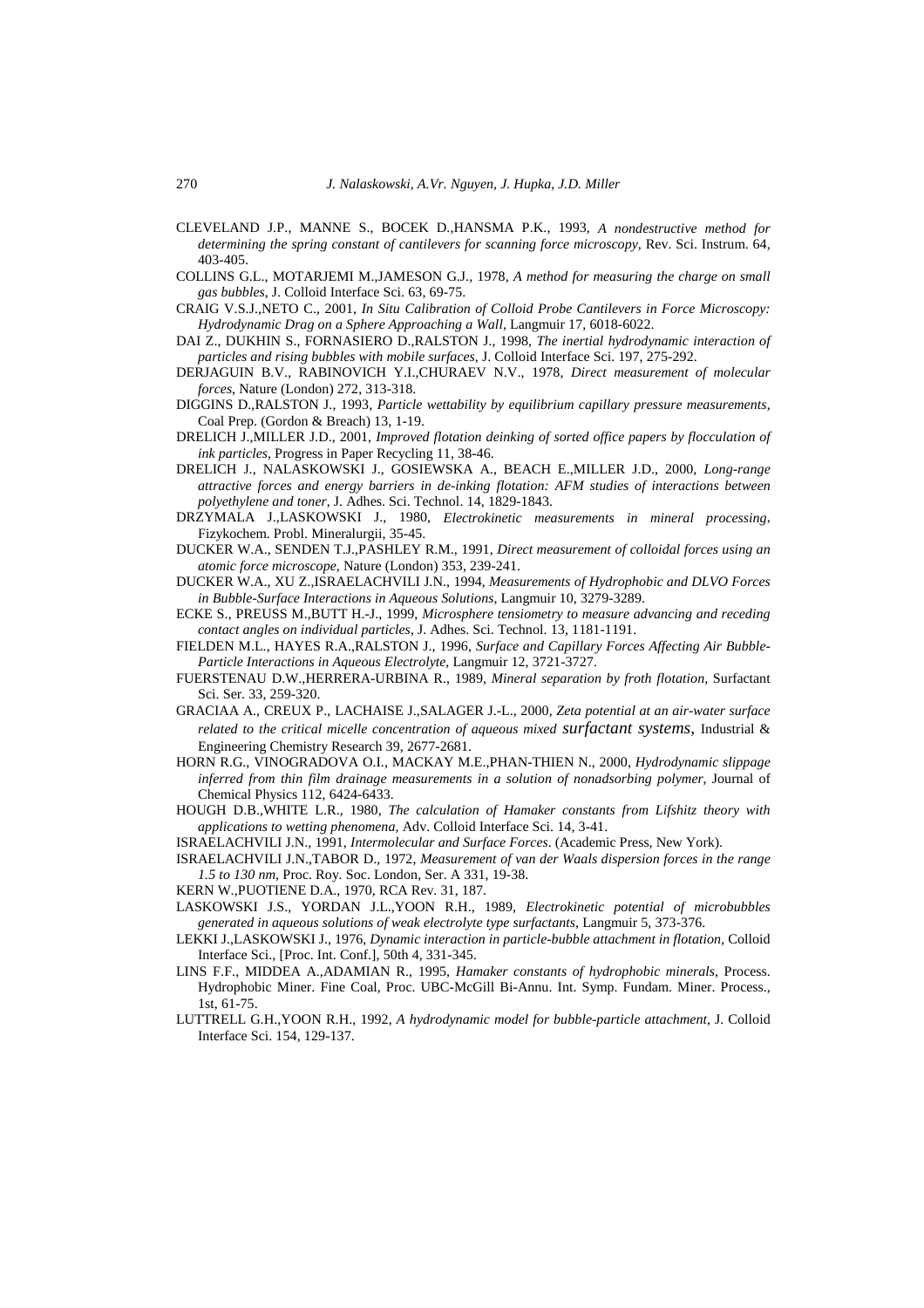- MAEDA N.,SENDEN T.J., 2000, *A Method for the Calibration of Force Microscopy Cantilevers via Hydrodynamic Drag*, Langmuir 16, 9282-9286.
- MIKLAVCIC S.J., 1998, *Perturbation analysis of droplet deformation under electrical double layer forces*, Phys. Rev. E: Stat. Phys., Plasmas, Fluids, Relat. Interdiscip. Top. 57, 561-568.
- MIKLAVCIC S.J., HORN R.G.,BACHMANN D.J., 1995, *Colloidal Interaction between a Rigid Solid and a Fluid Drop*, Journal of Physical Chemistry 99, 16357-16364.
- NALASKOWSKI J., DRELICH J., HUPKA J.,MILLER J.D., 1999a, *Preparation of hydrophobic microspheres from low-temperature melting polymeric materials*, J. Adhes. Sci. Technol. 13, 1-17.
- NALASKOWSKI J., HUPKA J.,MILLER J.D., 1999b, *Influence of dissolved gas on the interaction forces between hydrophobic surfaces in water - atomic force microscopy studies*, Phys. Prob. Min. Process. 33, 129-141.
- NALASKOWSKI J., VEERAMASUNENI S.,MILLER J.D., 1998, *Interaction forces in the flotation of colemanite as measured by atomic force microscopy*, Innovations Miner. Coal Process., Proc. Int. Miner. Process. Symp., 7th, 159-165.
- NGUYEN A.V., 1999, *Hydrodynamics of liquid flows around air bubbles in flotation: a review*, Int. J. Miner. Process. 56, 165-205.
- NGUYEN A.V.,EVANS G.M., 2002, *The Liquid Flow Force on a Particle in the Bubble-Particle Interaction in Flotation*, J. Colloid Interface Sci. 246, 100-104.
- NGUYEN A.V., EVANS G.M.,SCHULZE H.J., 2001, *Prediction of van der Waals interaction in bubbleparticle attachment in flotation*, Int. J. Miner. Process. 61, 155-169.
- NGUYEN A.V., NALASKOWSKI J.,MILLER J.D., 2002, *The dynamic nature of contact angle on sphere measured by atomic force microscopy*, J. Colloid Interface Sci., submitted.
- NGUYEN A.V.,STECHEMESSER H., 1998, *Dynamics of the impact interaction between a fine solid sphere and a plane gas-liquid interface*, Stud. Interface Sci. 6, 525-562.
- ODEGAARD H., 2001, *The use of dissolved air flotation in municipal wastewater treatment*, Water Sci. Technol. 43, 75-81.
- PARKER J.L.,ATTARD P., 1992, *Deformation of surfaces due to surface forces*, Journal of Physical Chemistry 96, 10398-10405.
- PARKER J.L., CLAESSON P.M.,ATTARD P., 1994, *Bubbles, cavities, and the long-ranged attraction between hydrophobic surfaces*, Journal of Physical Chemistry 98, 8468-8480.
- PAZHIANUR R.,YOON R.H., 1997, *Direct force measurement for a sulfide mineral flotation system*, Processing of Complex Ores: Mineral Processing and the Environment, Proceedings of the UBC-McGill Bi-Annual International Symposium on Fundamentals of Mineral Processing, 2nd, Sudbury, Ont., Aug. 17-19, 1997, 247-256.
- PREUSS M.,BUTT H.-J., 1998a, *Direct Measurement of Particle-Bubble Interactions in Aqueous Electrolyte: Dependence on Surfactant*, Langmuir 14, 3164-3174.
- PREUSS M.,BUTT H.-J., 1998b, *Measuring the contact angle of individual colloidal particles*, J. Colloid Interface Sci. 208, 468-477.
- PREUSS M.,BUTT H.-J., 1999, *Direct measurement of forces between particles and bubbles*, Int. J. Miner. Process. 56, 99-115.
- PUGH R.J., AKSOY S.,YOON R.H., 1994, *Hydrophobicity and film rupture in flotation*, Dispersion Aggregation, Proc. Eng. Found. Conf., 141-154.
- RABINOVICH Y.I.,YOON R.H., 1994, *Use of Atomic Force Microscope for the Measurements of Hydrophobic Forces between Silanated Silica Plate and Glass Sphere*, Langmuir 10, 1903-1909.
- RALSTON J.,DUKHIN S.S., 1999, *The interaction between particles and bubbles*, Colloids Surf., A 151, 3-14.
- RALSTON J., DUKHIN S.S.,MISHCHUK N.A., 1999, *Inertial hydrodynamic particle-bubble interaction in flotation*, Int. J. Miner. Process. 56, 207-256.
- RAMIREZ E.R.,JOHNSON D.L., 1980, *Wastewater flotation*. In *Can.,* ((Dravo Corp., USA). Ca), *pp*. 29 pp.
- SADER J.E., LARSON I., MULVANEY P.,WHITE L.R., 1995, *Method for the calibration of atomic force microscope cantilevers*, Rev. Sci. Instrum. 66, 3789-3798.